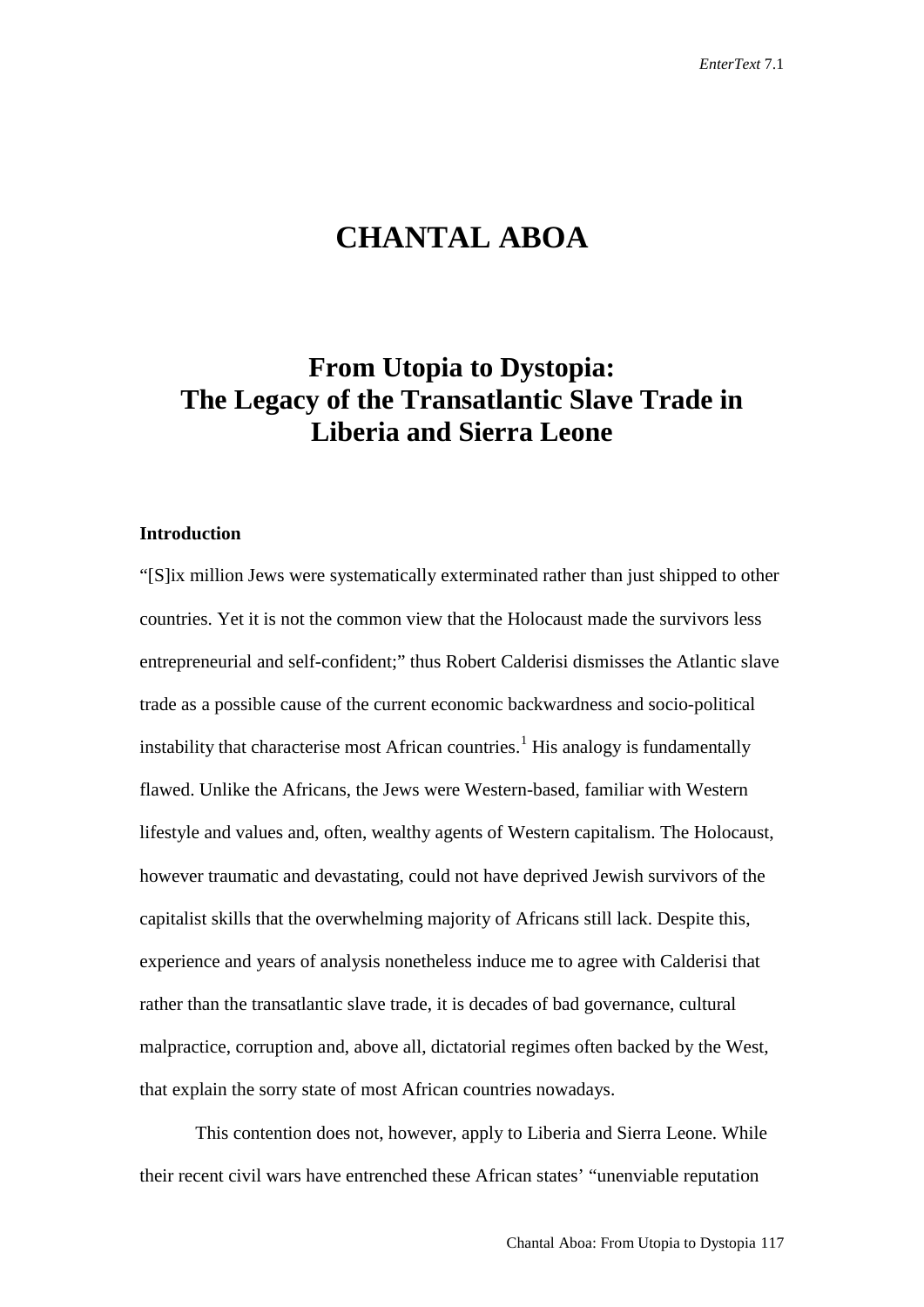for chronic instability and strife" in the eyes of foreign observers,  $2$  the woes of these West African countries are indeed mainly attributable to the pernicious legacy of the transatlantic slave trade. My premise is that rather than an exhilarating reunion of Africa's long-separated children, the arrival and settlement of freed slaves there proved to be a time bomb fatally loaded with racist misconceptions about Africa and Africans, intra-racial discrimination and, subsequently, resentment.

#### **Historical Overview of Sierra Leone**

The republic of Sierra Leone covers an area of 71,740 sq. km. (27,699 sq. miles) and has an estimated population of six million. It is bordered on the north by Guinea and to the south-east by Liberia.

In the pre-colonial period, the populations of the land that became Sierra Leone lived under a socio-political system structured around cultural, religious, linguistic and historical ties. The main peoples were the Mande-speakers and the Melspeakers. The former included the Mende, who represent 30% of Sierra Leone's current population and, among others, the Mandingo, Vai, Kono, Loko, Soso and Yalunka. They were former citizens of the predominantly Muslim Mali Empire who left their fatherland following the steady decline of the Empire in the fourteenth century. The Mel-speakers included the Temne, who also represent 30% of the country's present-day population, and the Limba, Gola, Kissi, Krim, Sherbro and Bullom. While they are less certain, the origins of the Mel-speakers probably lie in Central Africa.

Pedro da Cintra, a Portuguese navigator who arrived in the Sierra Leone peninsula in 1462, called it Serra Lyoa (lion mountain) because "the sound of thunder resounding across the estuary of the Rokel River reminded him of the roar of lions."[3](#page-18-1)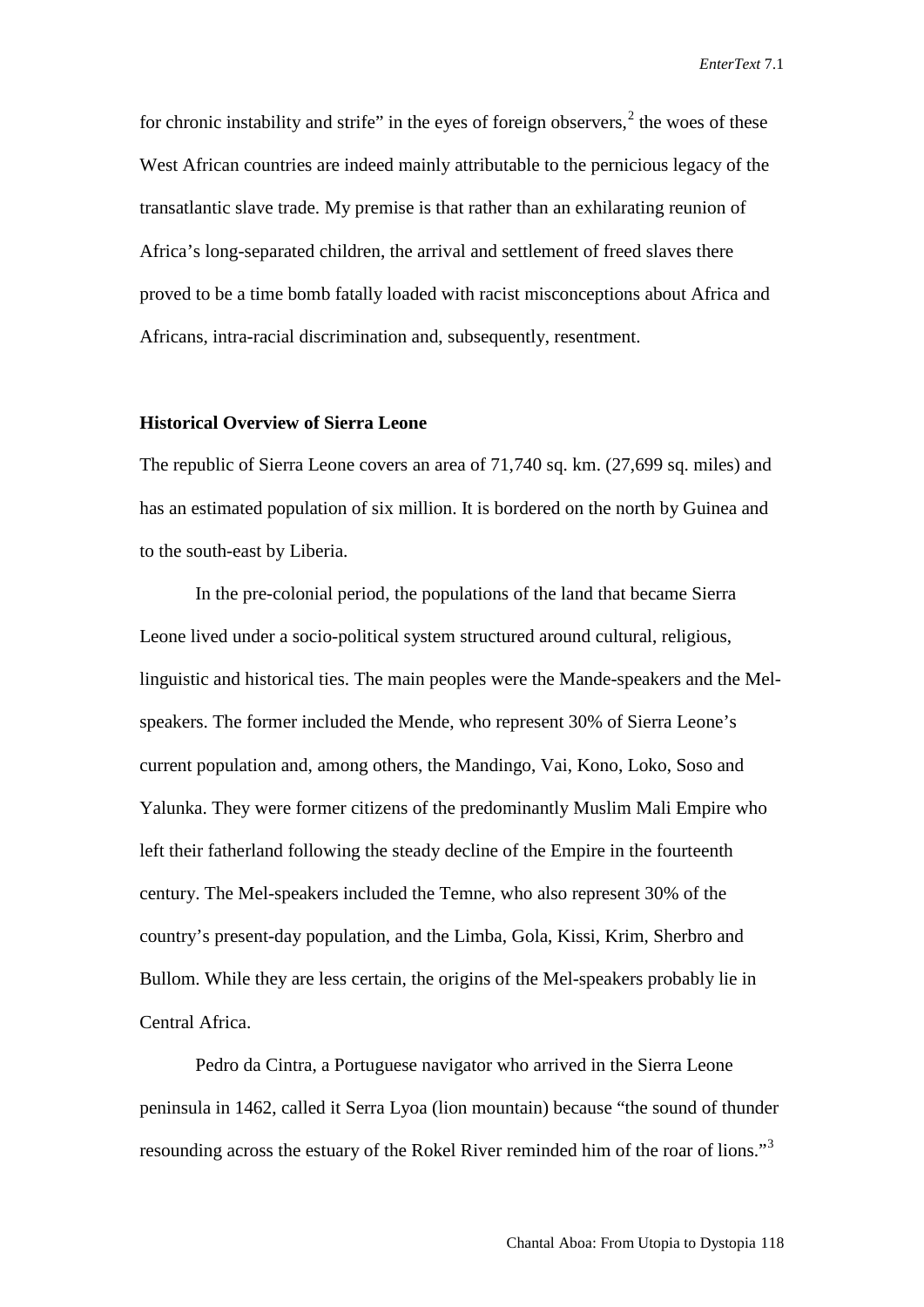Soon, Cintra's compatriots began to purchase ivory, gold and slaves from the Sierra Leoneans. They were joined in the sixteenth century by the French, Dutch, Danes and, above all, the English. Many English traders married local women, thus creating Anglo-African families such as the Caulkers, Curtises, Clevelands and Rogers, who enriched themselves mainly through slave trading.<sup>[4](#page-18-2)</sup>

While England was not the primary destination of the slaves, there were between twenty and thirty thousand blacks in that country by  $1785$  $1785$ .<sup>5</sup> Some had been brought there as domestic servants. Others were freed slaves who had sided with Great Britain during the 1775-1783 American Revolutionary War. Racism, fear and prejudice induced large sections of the local population to advocate the repatriation of these blacks to Africa. Others, like the Evangelicals—or "Saints"—were motivated by their desire to help the "poor blacks" and their abhorrence of slavery and the slave trade. Prominent Evangelicals included William Wilberforce and Granville Sharp. The latter actively championed the idea of a colony for free blacks in Sierra Leone, to which he referred as "the Province of Freedom."<sup>[6](#page-18-4)</sup>

The Treasury agreed to fund Sharp's plan in early April 1787. A ship carrying 411 people including 340 blacks and seventy white women—prostitutes, wives or mistresses of black passengers—left Plymouth shortly afterwards and reached the Sierra Leone peninsula in May. They gave King Tom, a coastal Temne leader, beads, hats and a few muskets, and he ceded them land in exchange. The newcomers named their colony Granville Town, after Granville Sharp, and elected Richard Weaver, a black settler, chief. Most of them succumbed to dysentery within a year.

A Parliament Act, setting up the Sierra Leone Company (SLC), was passed in 1791. The SLC appointed John Clarkson—brother of the writer and Evangelical Thomas—governor of the colony, and financed the shipment of 1,190 blacks from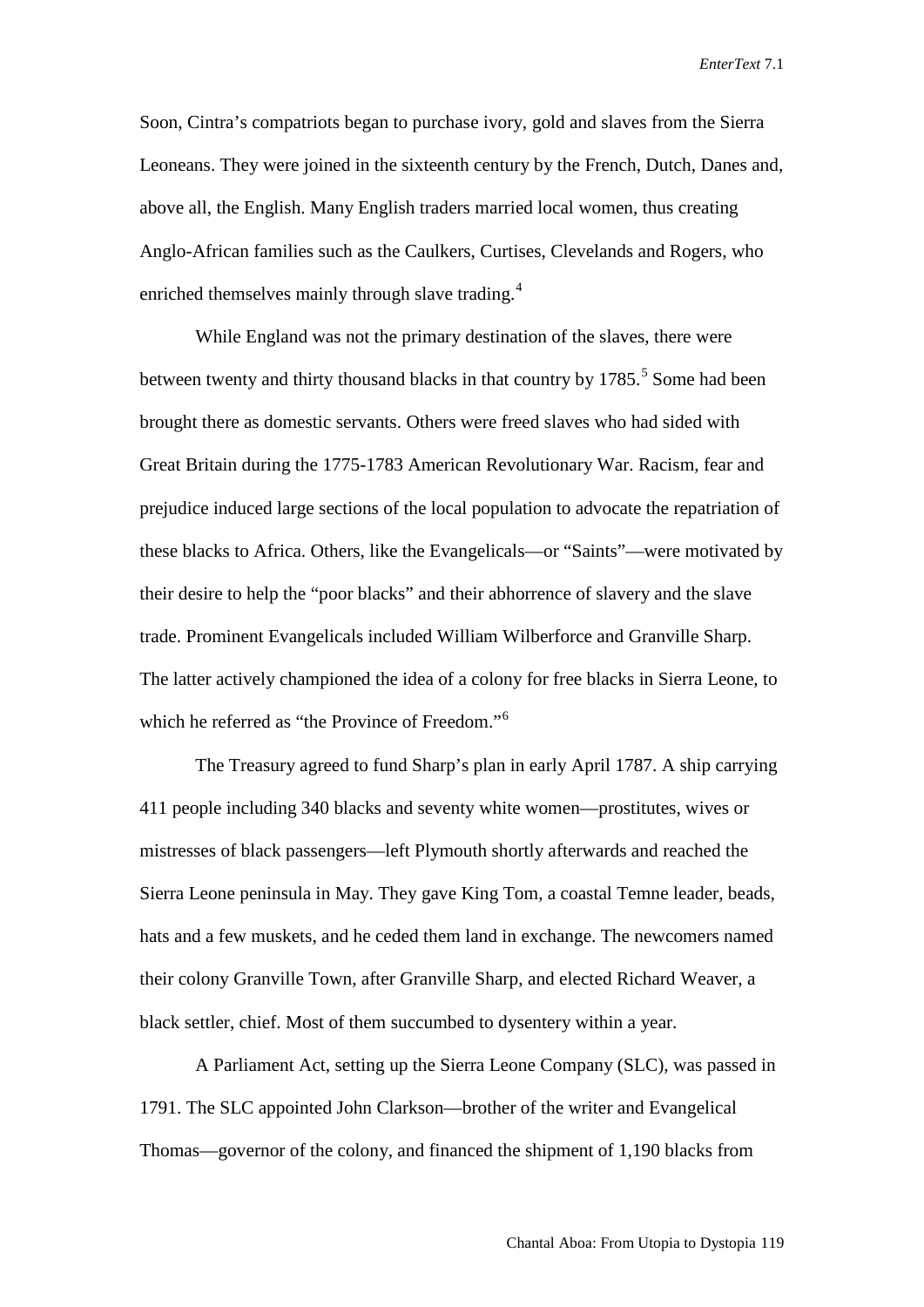Halifax, Nova Scotia, to Sierra Leone in 1792. Clarkson gave Granville Town the new name of Freetown. He and his successors, William Dawes and Zachary Macaulay, encouraged the colonists to grow rice and vegetables, and export crops such as cotton and sugar cane. Another group of settlers, 550 Jamaican maroons, arrived in 1800.

After the abolition of the slave trade by Great Britain in 1807, the government took over the control of the Freetown colony from the struggling SLC through the Sierra Leone Transfer Act, thus making Sierra Leone a Crown Colony. The peninsula was used as a naval base for British anti-slavery patrols, and more than 84,000 freed slaves were sent there between 1808 and 1864.<sup>[7](#page-18-5)</sup> The Creoles—also known as Krios the descendants of the settlers, represent 10% of the current population of Sierra Leone.

As in many other colonies, the British resorted to "indirect rule" to control Sierra Leone, i.e., they used rulers of small territories, rather than a central administrative structure. They also relied on committed Anglican missionaries, such as those who founded the famous Fourah Bay College—now part of the University of Sierra Leone—in 1827. Although they were initially reluctant to expand the colony, the British proclaimed a protectorate over the Sierra Leonean interior in August 1896 in order to control human, natural and agricultural resources and, above all, to halt the French expansion in West Africa. The Hut Tax, introduced in 1898, led to an armed revolt, brutally crushed by the British army.

There were waves of Lebanese immigrants between the late nineteenth and early twentieth centuries. Although the British colonisers built a railway and boosted the production of palm products and peanuts, the country remained underdeveloped since, as David Keen rightly says, colonial officials regarded development "as a potential threat that could disrupt traditional authority and widen opposition."[8](#page-18-6)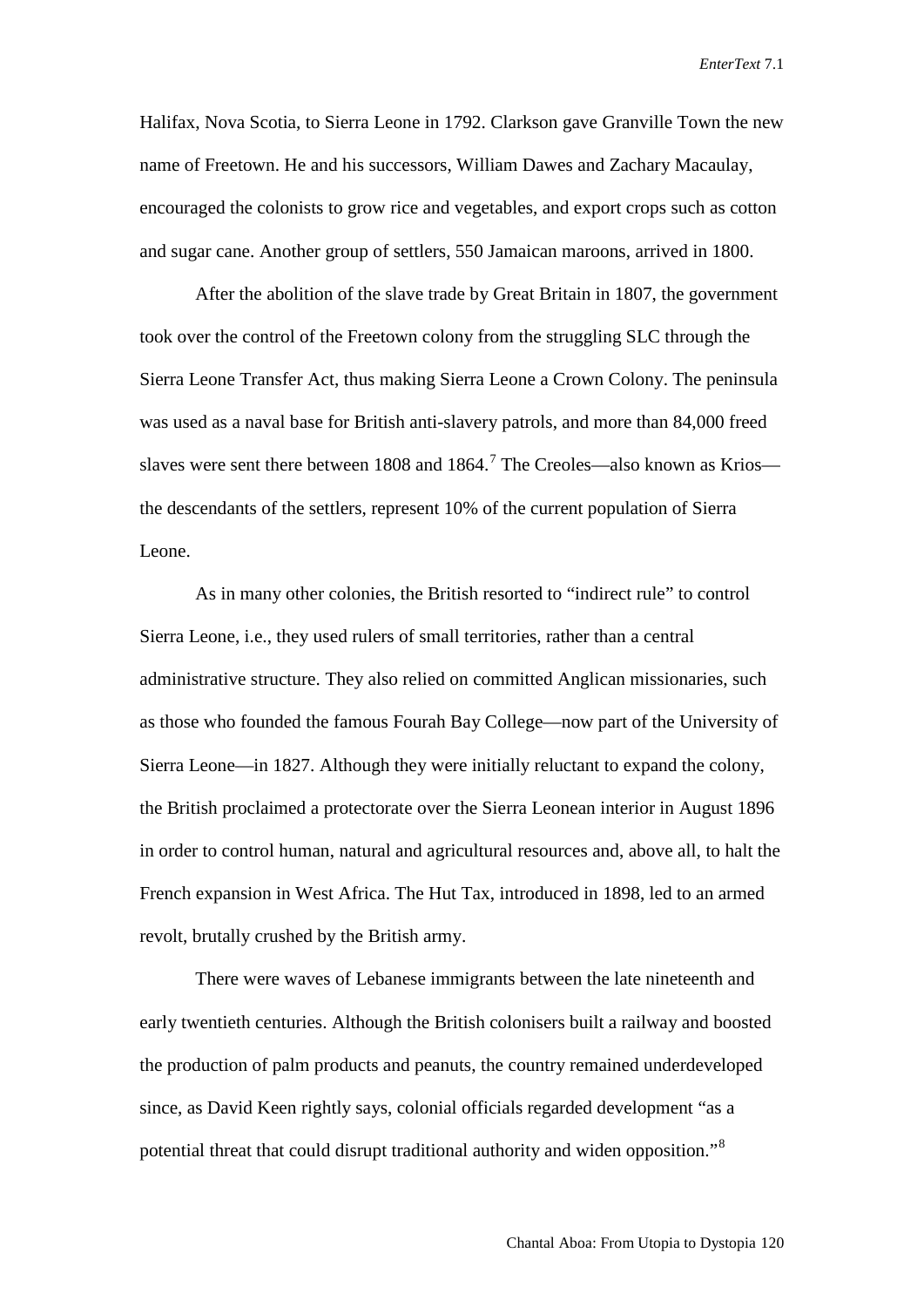Neither did they encourage social unity through education. For, as Keen adds, colonial educational policy "had actually set out to strengthen 'tribal patriotism,' apparently reflecting British instincts to 'divide and rule'" and desire to preserve some native customs.<sup>[9](#page-18-7)</sup>

Like other African populations, the Sierra Leoneans became more politically active after the Second World War. Two main political parties emerged: the All People's Congress (APC) in the north, dominated by the Temne, and the Sierra Leone People's Party (SLPP) in the south and east, dominated by the Mende. Sierra Leone became independent in April 1961, with Milton Margai of the SLPP as prime minister. When he died in 1964, he was succeeded by his brother Albert. Although Siaka Stevens of the APC won the 1967 general elections, he was toppled by supporters of Albert Margai, led by Brigadier David Lansana. There followed a period of political instability and social unrest until 1971, when the Parliament proclaimed Sierra Leone a republic and Siaka Stevens president.

Neither Stevens, who ruled till 1986, nor his successor, Joseph Momoh, managed to unite, democratise or develop the country. They relied on patronage, corruption, intimidation and violence to remain in power and satisfy their whims. The Revolutionary United Front (RUF), an armed group led by Foday Sankoh, launched an insurrection in 1991. The RUF's stated aim was to rid the country of its corrupt elite and give power to the people. However, it soon acquired an unenviable reputation for unspeakable cruelty and brutality towards these same people.

Momoh was toppled in a military coup in April 1992. A multi-party election won by Ahmad Tejan Kabbah of the SLPP put an end to military rule in 1996. Kabbah signed a cease-fire with the RUF shortly after becoming president. Yet, he was overthrown a year later by the Armed Forces Revolutionary Council (AFRC), a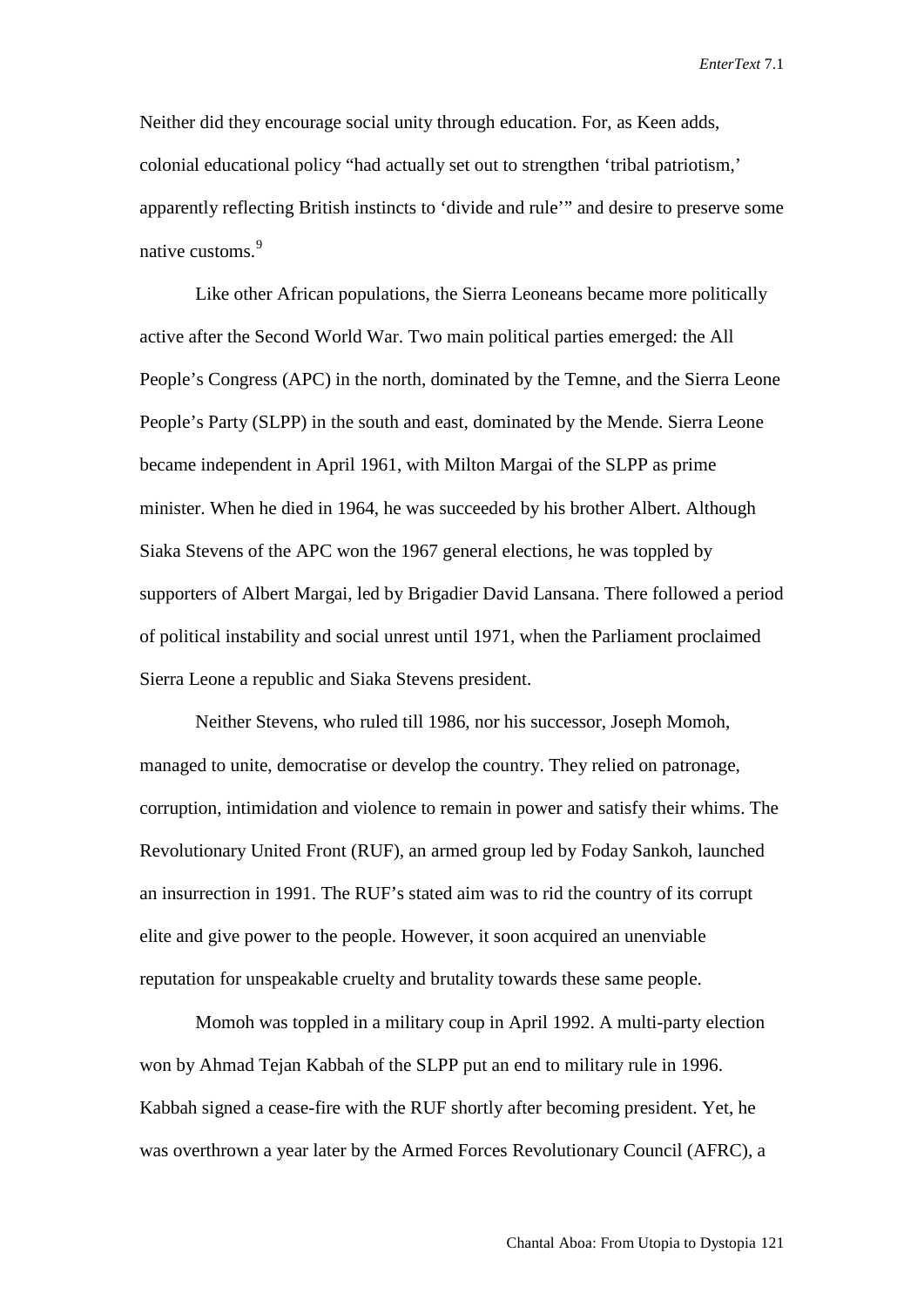military junta led by Johnny Paul Koroma. Sierra Leone descended into total chaos. Neither the reinstatement of Kabbah by the forces sent by the Economic Community of West African States (ECOWAS) in 1998, nor the deployment of UN peacekeepers in 1999, nor even the arrival of British troops in 2000, stopped the civil war. Most fighters financed themselves through illegal gem trafficking. Diamonds, which are abundant in Sierra Leone, played such a central role in the perpetuation of the conflict that they became known as "blood diamonds." It was only in January 2002 that, after an estimated 70,000 dead, the war was declared over. When elections were held four months later, President Kabbah was re-elected for a further five years.

## **Historical Overview of Liberia**

The modern African republic of Liberia is bordered on the west by Sierra Leone, on the north by Guinea and to the east by Côte d'Ivoire. It covers an area of 99,067 sq. km. (38,250 sq. miles) and has an estimated population of four million.

Prior to the arrival of Western settlers, the populations of the territory later known as Liberia lived, like those of Sierra Leone, under a socio-political system structured around cultural, religious, linguistic and historical bonds. The main peoples were the Mel-speakers; the Mande-speakers and the Kwa-speakers. The origins of the last can be traced to Mozambique in pre-dynastic times and they include, among others, the Dei, Bassa, Kru, Krahn and Grebo.

The Portuguese were the first Westerners to establish trading contacts in the fifteenth century with the inhabitants of the land that became Liberia. Later, they were followed by the Dutch and the British. They all built trading posts on the coast, and primarily engaged in the triangular trade, a commercial activity that would lead to the creation of present-day Liberia.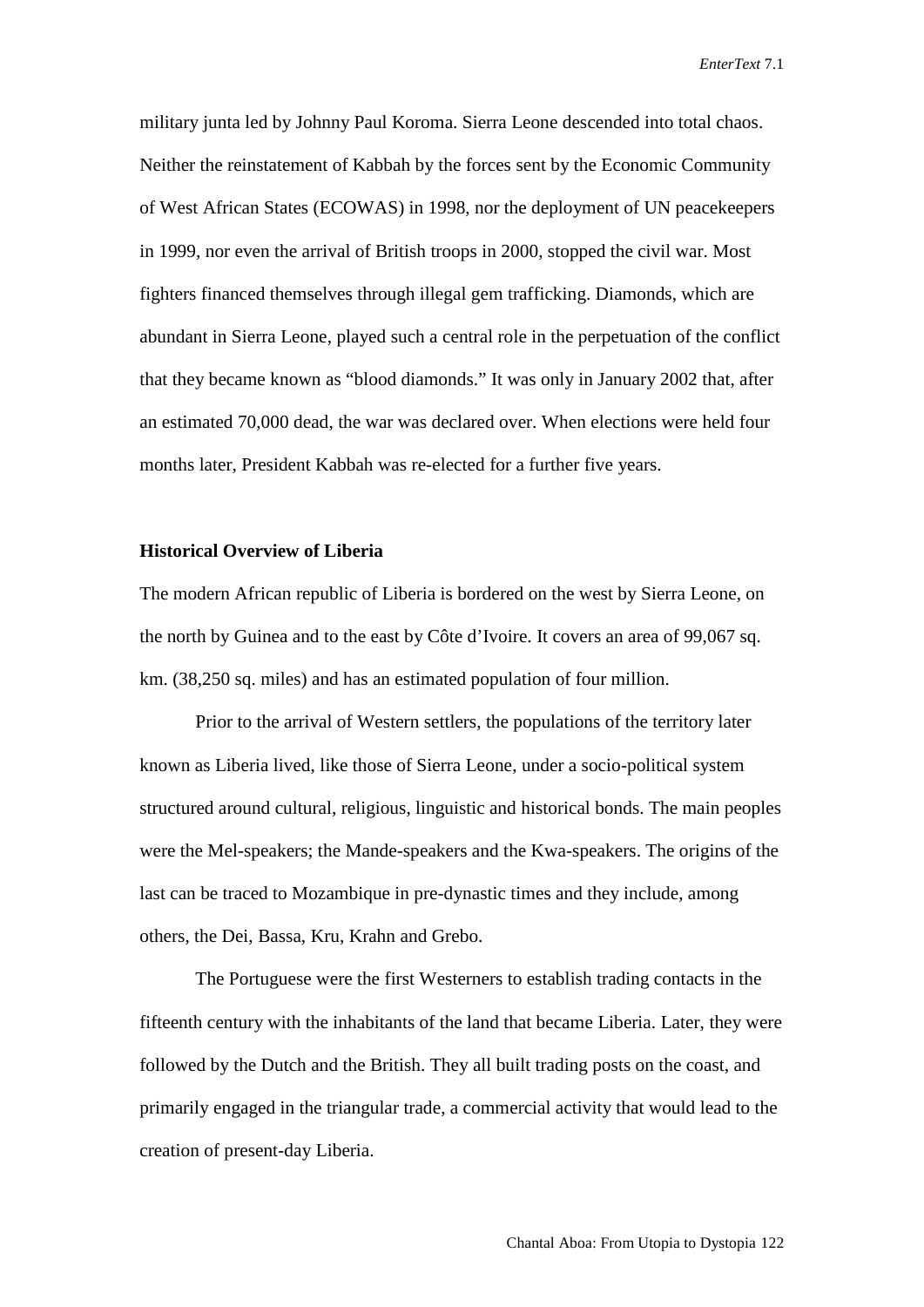In December 1816, a group of white Americans, including philanthropists, clergymen, abolitionists and even slave-owners, founded the American Colonisation Society (ACS) in Washington D.C. Their main aim was to promote the establishment of a colony in Africa for freed black slaves, for most regarded the assimilation of blacks into the white American society as impossible, while others feared and wanted to rid their country of this "useless and pernicious, if not dangerous portion of its population."<sup>[10](#page-18-8)</sup>

In 1820 *The Elizabeth* became the first ship financed by the ACS to head for West Africa, with three white agents and eighty-eight blacks. By the time it reached Cape Mesurado—or Montserrado—in April 1822, the vessel carried more than two hundred other blacks who had been rescued from slave ships. The newcomers settled in Providence Island, near where Monrovia, the present capital, is situated. They soon expanded their colony, which they called Liberia—from *liber*, the Latin for freedom. Local chiefs were generally coerced into ceding land in exchange for, among other items, beads, guns, gunpowder and barrels of rum. Liberia was controlled by the ACS, and it was only in 1842 that a black man, Joseph Jenkins Roberts, became governor.<sup>[11](#page-18-9)</sup>

While some natives fiercely resisted their expansion, the biggest threats to the colonists were the French and the British who sought to dominate West Africa. Fearing the forced annexation of their territory into the British-controlled Sierra Leone, the settlers declared Liberia a free and independent republic on 26 July 1846, with Joseph Jenkins Roberts as their first president.

While the ACS continued to send freed black slaves there throughout the nineteenth century, Liberia remained mostly inhabited by native Africans. Nowadays, the Americo-Liberians represent roughly 5% of the population. However, they maintained exclusive control over the country's politics and economy. The True Whig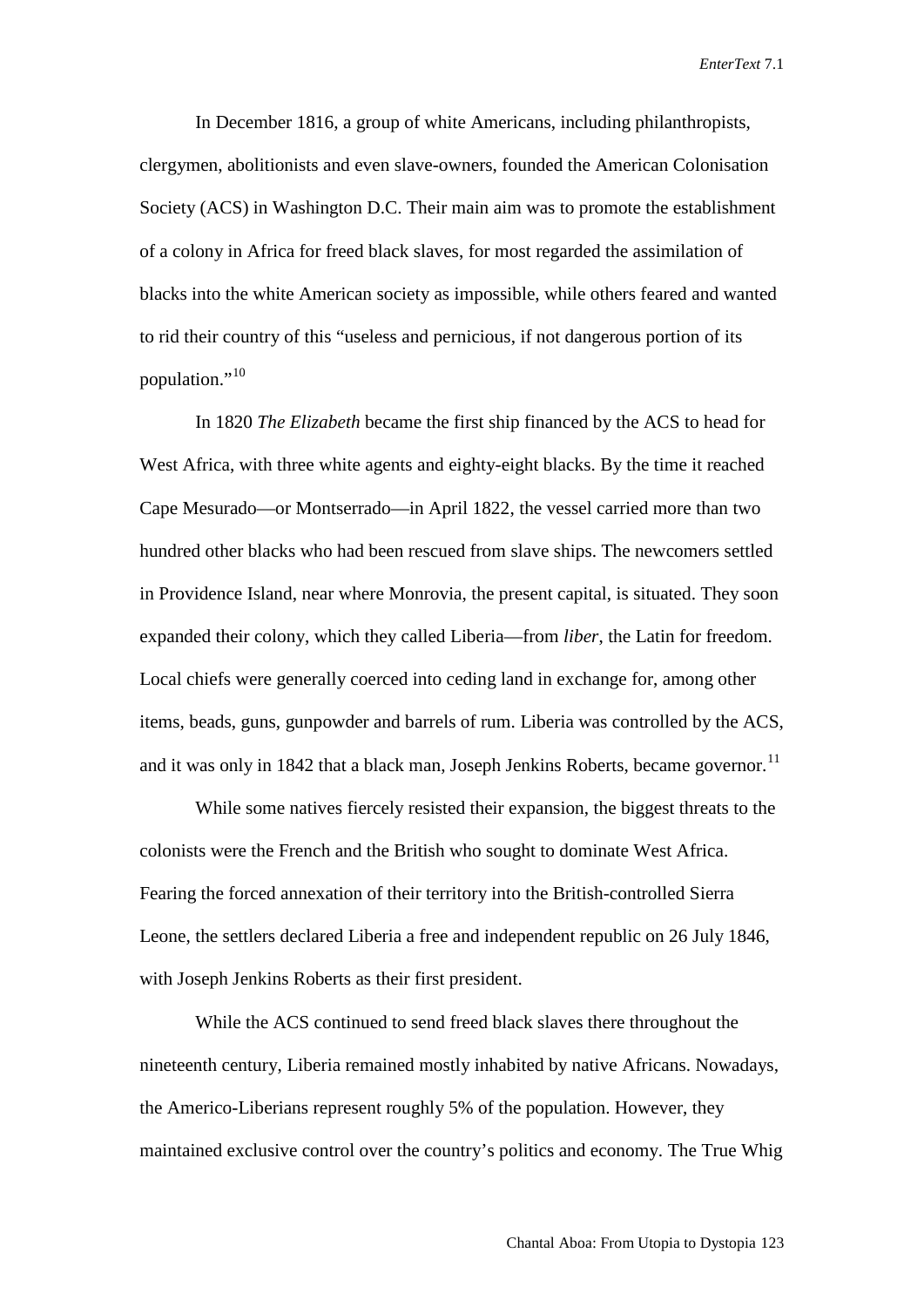Party, which was founded in 1867 and ruled Liberia until 1980, refused admission to the natives until well into the twentieth century. Neither William Tubman, president from 1944 to 1971, nor his successor, William Tolbert, managed to bridge the social, economic and educational gulf between the ruling Americo-Liberian elite and the overwhelmingly poor indigenes.

In April 1980, a young Master Sergeant of Krahn origin, Samuel Kanyon Doe, led a successful coup against William Tolbert, thus ending the 133-year domination of the Americo-Liberians. The new leader promised to introduce "African socialism," and named his junta the People's Redemption Council (PRC). But this denomination was highly misleading, as Samuel Doe ruled for himself not the Liberian people. He looted the country and resorted to brutal repression, routine execution and exile to retain power.

In December 1989, Charles Ghankay Taylor, an exiled half Americo-Liberian and half Gola, crossed into Liberia from Côte d'Ivoire with a small group of men. Taylor and his followers, who called themselves the National Patriotic Front of Liberia (NPFL), quickly overwhelmed Doe's army. Within six months, the NPFL controlled 90% of the Liberian territory.

Samuel Doe was executed in September 1990 by the Independent National Patriotic Front of Liberia (INPFL), a splinter faction of the NPFL led by Prince Yormie Johnson. Far from ending the war, however, Doe's death intensified it, as the NPFL and the INPFL fought each other, as well as the Liberian army and the Economic Community Monitoring Group (ECOMOG), the troops sent by the members of the Economic Community of West Africa (ECOWAS) to restore order in Liberia.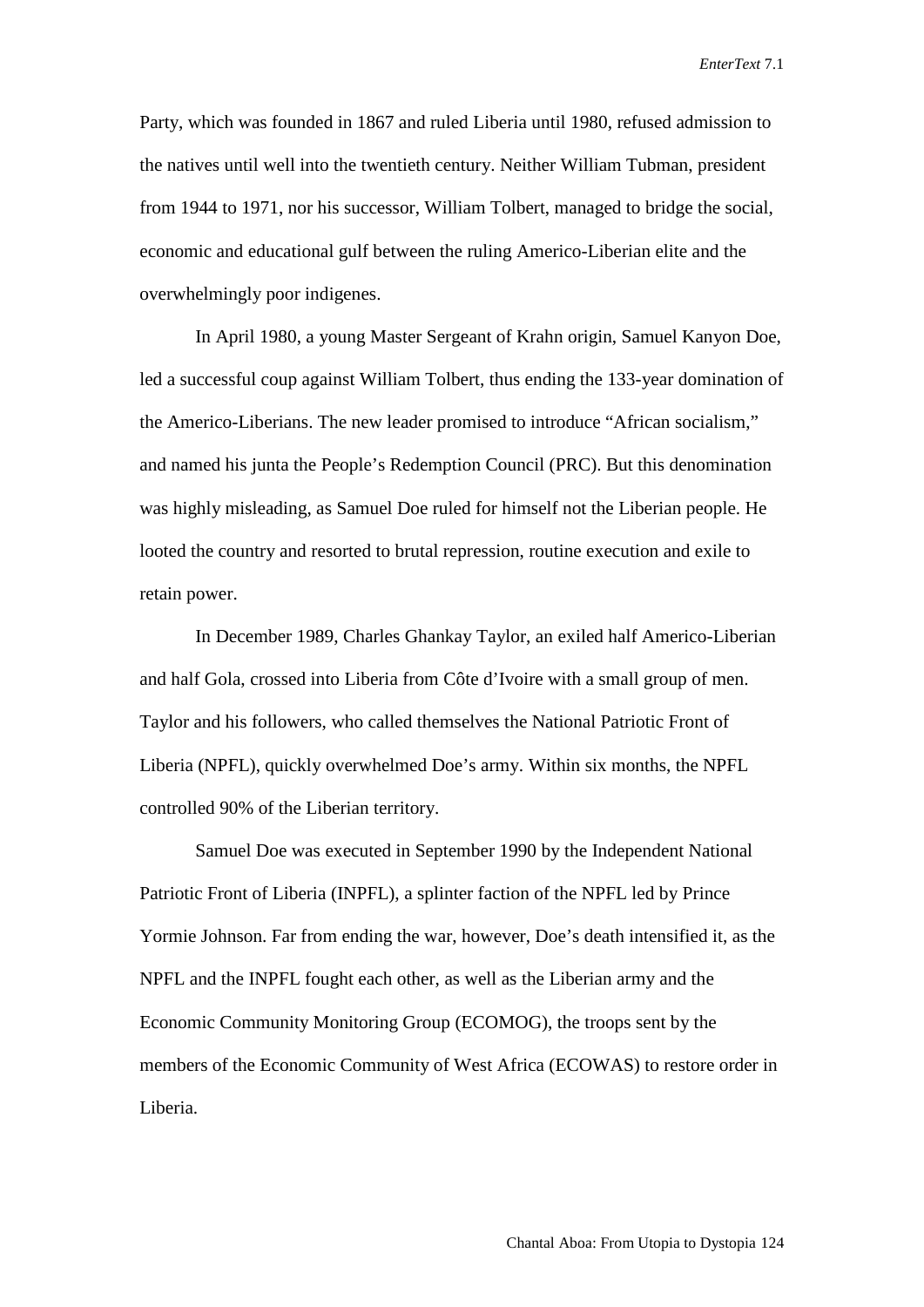Despite a peace agreement signed in 1995 that led to the election of Charles Taylor as president, fighting resumed in1999. The combined pressure of the international community as well as rebel groups such as Liberians United for Reconciliation and Democracy (LURD) triggered Taylor's resignation in September 2003. This ended a civil war that has claimed roughly 250,000 lives. Ellen Johnson Sirleaf, the current president and a US-educated economist, became modern Africa's first elected female Head of State in 2005.

#### **The Past Utopia**

"It was really a very great pity that we ever came," for "this country does not agree with us at all."<sup>[12](#page-18-10)</sup> This extract from a letter of a black settler in Sierra Leone, written in July 1787 to Granville Sharp, highlights the main flaw inherent in the idea of establishing colonies for freed black slaves in West Africa. While they were indeed descendants of black Africans, most of these colonists were born in the West. Hence Sierra Leone, Liberia and Africa in general, were as alien to them as they were to white Westerners.

The settlers who came from Britain sought to replicate the society and lifestyle they left behind. For instance, most of the villages of the Sierra Leone settlement were named after British towns, royalty or historical events: Leicester, Gloucester, Charlotte, Hastings, Waterloo, and so forth. Similarly, in neighbouring Liberia, the settlers modelled their territory after the only socio-political entity they knew: the United States of America. Their American background was reflected in, among other things, their flag, motto ("the love of freedom brought us here"), constitution, and the names of their colonies such as, Monrovia (named thus in honour of the US president James Monroe), Mississippi and Maryland.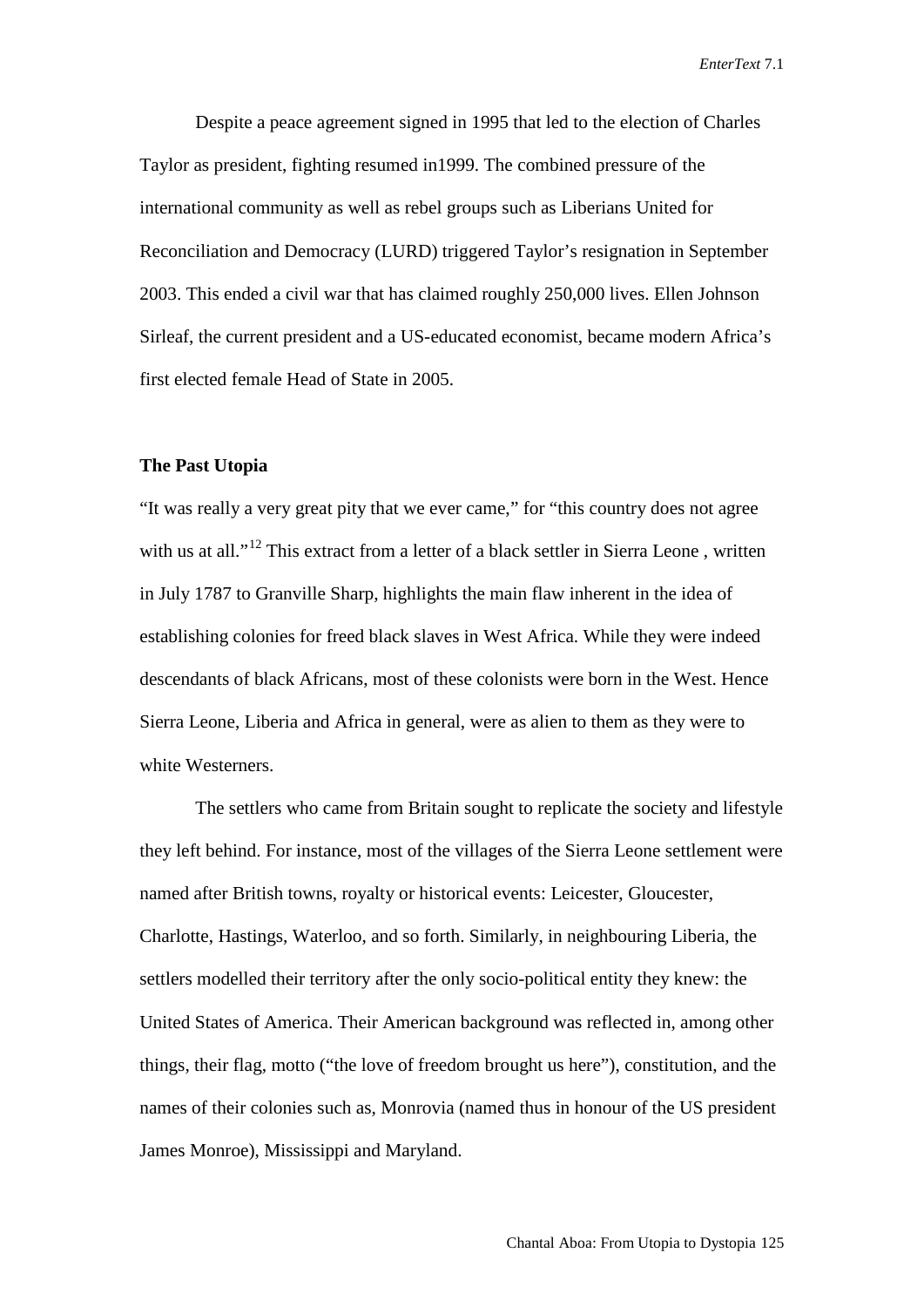Many freed slaves fancied Africa as a paradise where they could live without the racism and discrimination to which they had been subjected in Europe and America. However, their views on this continent had been shaped by those of white Europeans and Americans. Hence the mixed feelings most of them harboured before leaving the West, as Kenneth C. Barnes points out in his study of the back-to-Africa movement in Arkansas at the end of the 1800s:

for late-nineteenth century black Arkansans, Africa connoted a bundle of dialectical oppositions: attraction and repulsion, hope and dread, an eden but also a pagan savage place, a promised land but a dark continent.<sup>[13](#page-18-11)</sup>

There were similar contradictions in the arguments of the white supporters of the establishment of colonies in Africa for freed black slaves. Thus Henry Clay, chair of the founding meeting of the American Colonisation Society, admitted that he and the other members intended to purge the US of its lazy and evil blacks; yet he also claimed that their settlement in Africa could lead to "the spreading of the arts of civilized life, and the possible redemption from ignorance and barbarism of a benighted quarter of the globe."<sup>[14](#page-18-12)</sup>

Once in Africa, the settlers did not adopt African ways and resolved to distance themselves from the natives. Initially, because of their fairer skin, they considered themselves racially superior to black Africans, and set out to transform the colonies into mulatto autocracies.<sup>[15](#page-18-13)</sup> Then, as their skin darkened, they began to rely on their Western cultural background to belittle and dominate the indigenous populations. They saw themselves as "civilised," unlike the "savage" natives. Thus most Americo-Liberians agreed with Charles C. Boone that: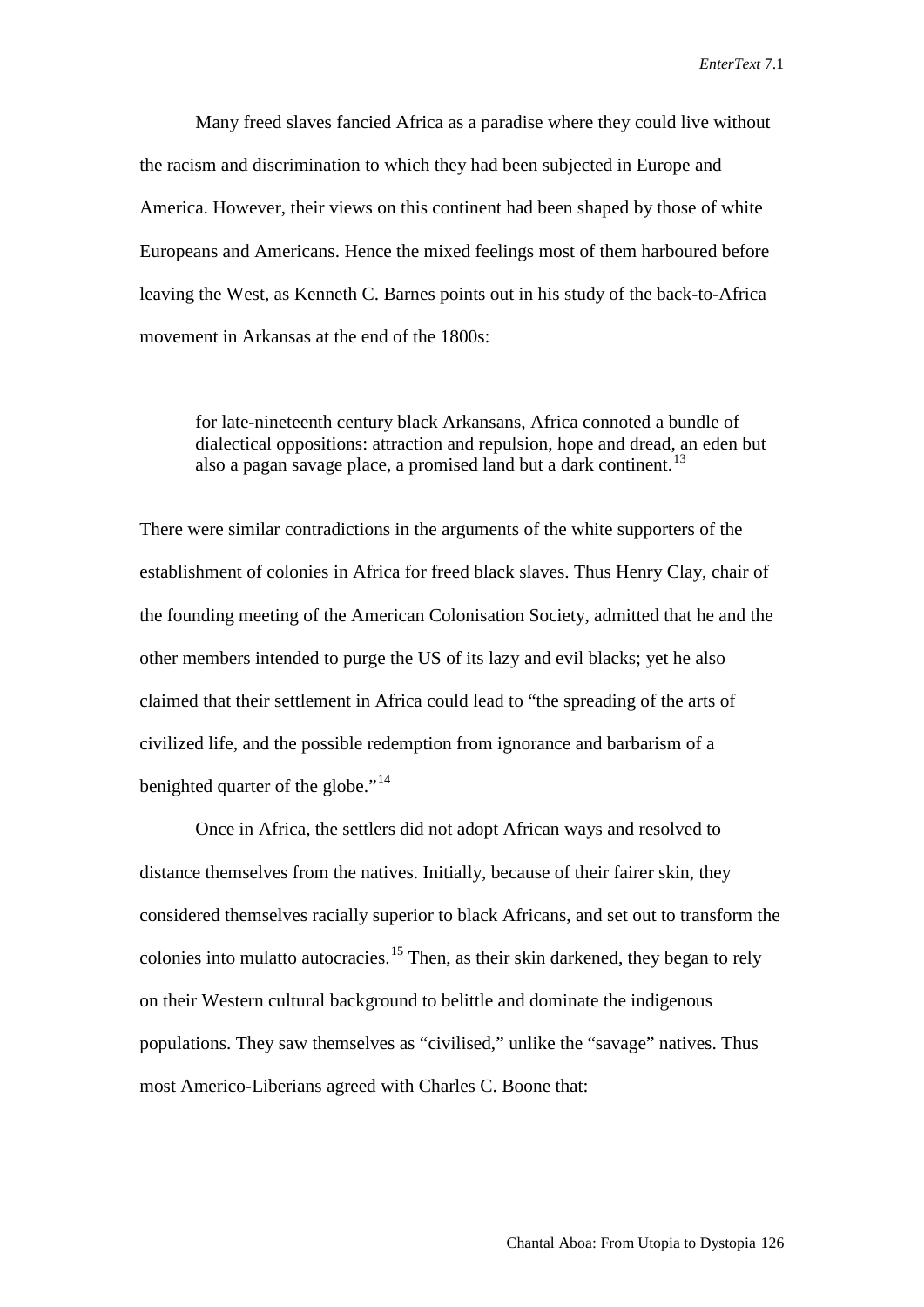The civilized Liberian, to maintain his standing as a light and a ruler of the country, must live in some way aloof from the people he governs. This is the custom in America and it is far more necessary in Africa.<sup>[16](#page-18-14)</sup>

A similar situation prevailed in neighbouring Sierra Leone. While the Creoles sought and valued education, they did not intend to acquire it in order to develop their country or help the natives improve their living conditions. Instead, as J. Peter Pham points out, "Krio society found in education and attachment to European, especially British, ways the hallmarks of their social standing."<sup>[17](#page-18-15)</sup>

Division, intra-racial prejudice and separateness were the cornerstone of the Sierra Leone and Liberia settlements, rather than unity, mutual appreciation or common purpose. While the utopia of African colonies ruled by blacks freed from white discrimination was used for decades to rid the West of the unwanted descendants of the slaves, the seeds of the current dystopia were relentlessly being sown. When they failed to earn a living from agriculture after their arrival in 1787, both the white and black settlers of the Granville Town colony quickly resorted to slave trading. Richard West illustrates this by highlighting the case of Henry Demane, a black man rescued from slavery by Granville Sharp in 1786, who, by 1789, had become a prosperous slaver.  $18$ 

Certainly, slavery and pawnship were practised in Africa—and elsewhere, of course—long before the introduction of the triangular trade. But, as Paul E. Lovejoy asserts, "the reality of these institutions was far different from the stereotypes that were common then and now about the commonly understood forms of racialised slavery in the Americas."<sup>[19](#page-18-17)</sup> The reasons leading to the enslavement or pawning of an individual varied from politics to indebtedness and misconduct, but rarely included the racial element. Depriving another human being of their freedom is always an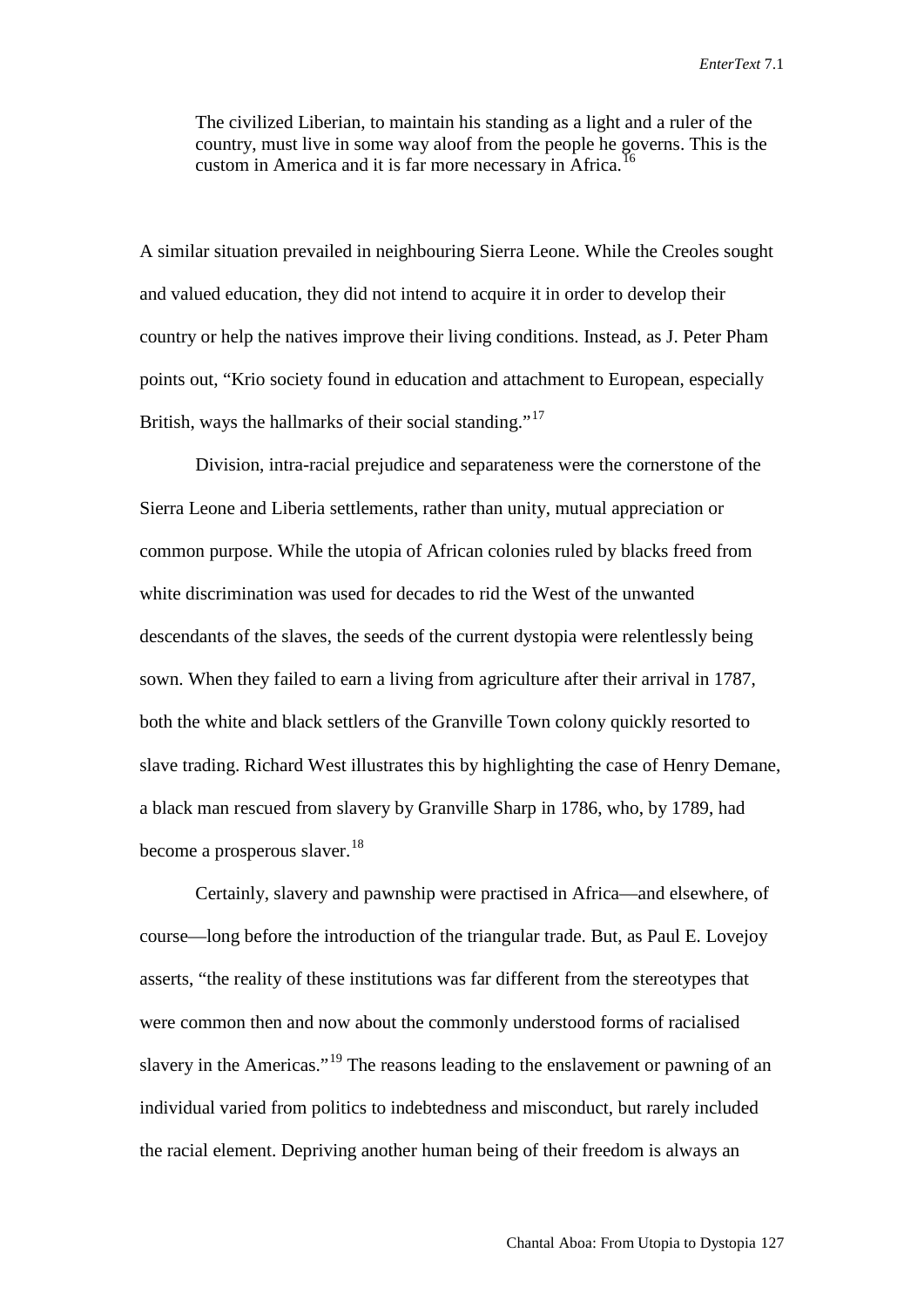abhorrent and condemnable practice. However, it must be noted, as Peter Haenger does, that in Africa, "some of the slaves were regarded merely as capital investments by their owners, but we also encounter people who, while regarded as bondsmen, nevertheless fulfilled important military or political functions within their society."<sup>[20](#page-18-18)</sup>

Ideally, the freed slaves who settled in Sierra Leone and Liberia should have identified with the natives as their fellow denigrated blacks. They should have embraced them as their long-lost brothers and sisters. But they could not do so for three main reasons. First, as I have already pointed out, they harboured the same prejudices and misconceptions about Africans as the whites of the Western society from which they came. Therefore, many Freetown Creoles were opposed to the inclusion of "the unwashed aborigines" of the Sierra Leonean interior into their colony.<sup>[21](#page-18-19)</sup> Those who supported it did so mainly because "they saw in the expansion of British colonial rule the protection of their economic interests."<sup>[22](#page-18-20)</sup>

Which brings me to the second reason why the settlers failed to mingle and unite with the natives: their lack of political autonomy. Had they been free to rule their colonies as they saw fit, the descendants of the slaves might have been tempted to recreate the lifestyle of their African ancestors, and they might have turned to the natives to help them do so. They certainly thought that they were sailing to freedom. But from the moment the Sierra Leone Company and the American Colonisation Society paid for their passage, and they settled in the land owned by these organisations, they had no liberty.

The Freetown settlement was governed by its British sponsors as soon as it was established, and became a Crown Colony a few years later. As Eliphas G. Mukonoweshuro points out, Britain, like other colonial countries, "was the organizing power of the entire colonial social formation,"[23](#page-18-21) and did not hesitate to encourage the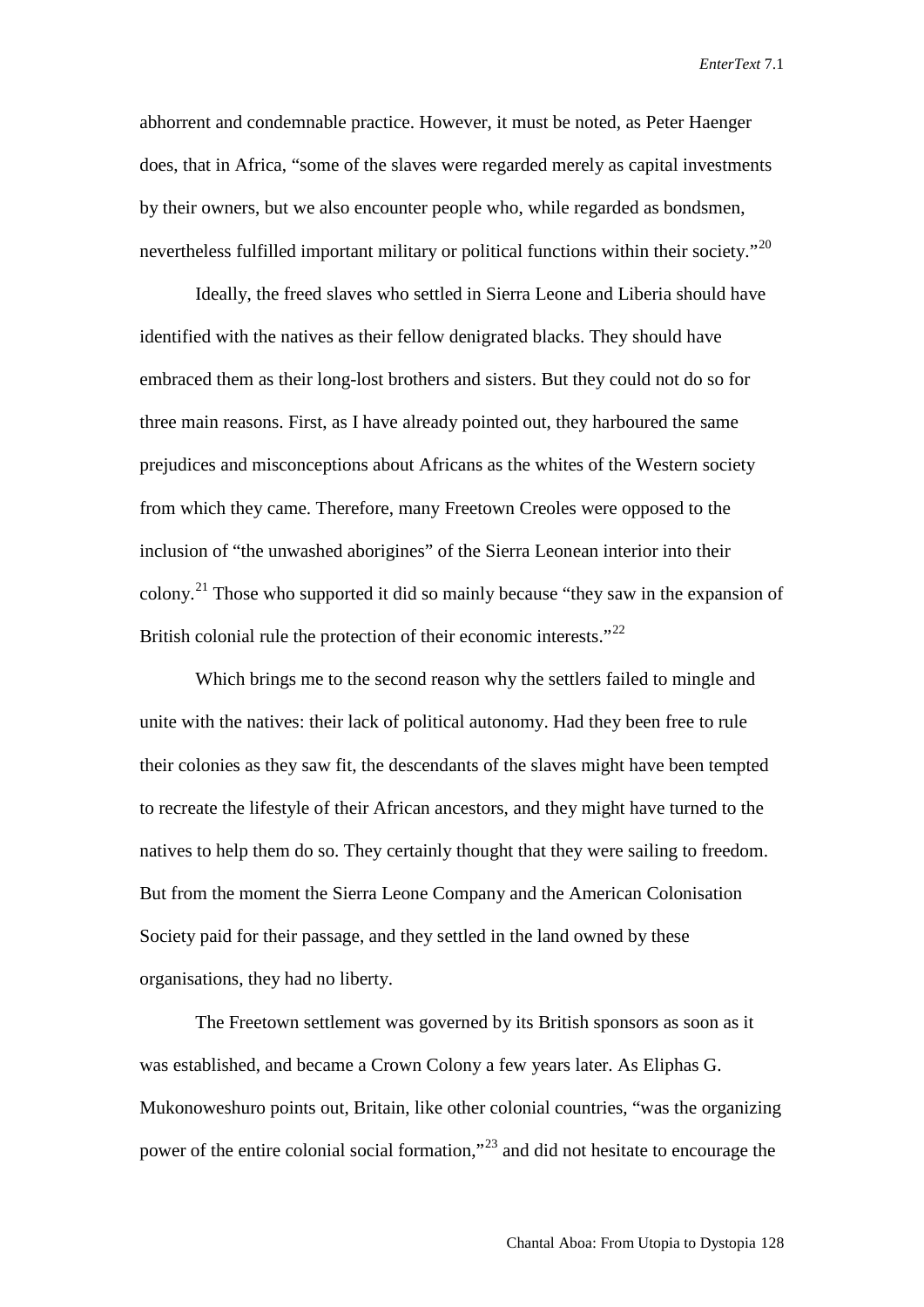black settlers to regard themselves "to be equally as much representatives of the metropolitan ruling class as the resident European colonial bureaucracy."<sup>[24](#page-18-22)</sup>

The natives who, generally, neither spoke English nor had access to education, soon found themselves at the bottom of a hierarchical social structure, doing menial jobs and even sometimes becoming domestic slaves for the black settlers. John Grace, in his study of domestic slavery in West Africa in general and in the Sierra Leone Protectorate in particular, asserts:

it is clear that the arrival of the Europeans in West Africa at first strengthened and encouraged the institution of domestic slavery there. […] The domestic slave fulfilled a wide variety of economic roles—as an agricultural labourer, as a worker for the community, as a house builder, as a domestic servant, as a carrier of goods, as a medium of exchange and as security for debts.<sup>[25](#page-18-23)</sup>

This state of affairs led to the third reason for the lack of fraternal union between the black newcomers and the indigenous populations: resentment. The natives viewed the black settlers as part of the oppressive colonial power. They resented having their land taken over by the Krios, whom they found "distant and disdainful."[26](#page-18-24) Even when fate, not the Krios, was to blame, they resented the colonists. Richard West recounts that when the eldest son of Naimbana, king of the Temne, who had been studying in England, died in February 1793, his younger brother accused the British of poisoning him, and for "generations afterwards the Temne held his death against the Sierra Leone settlement."<sup>[27](#page-18-25)</sup>

There was also resentment of the black settlers in Liberia. In their constitution, the colonists defined Liberians "as originally inhabitants of the United States."<sup>[28](#page-18-26)</sup> Supported by the American Colonisation Society, many soon enriched themselves through trade; and "this oligarchy of Americanized Africans held absolute sway over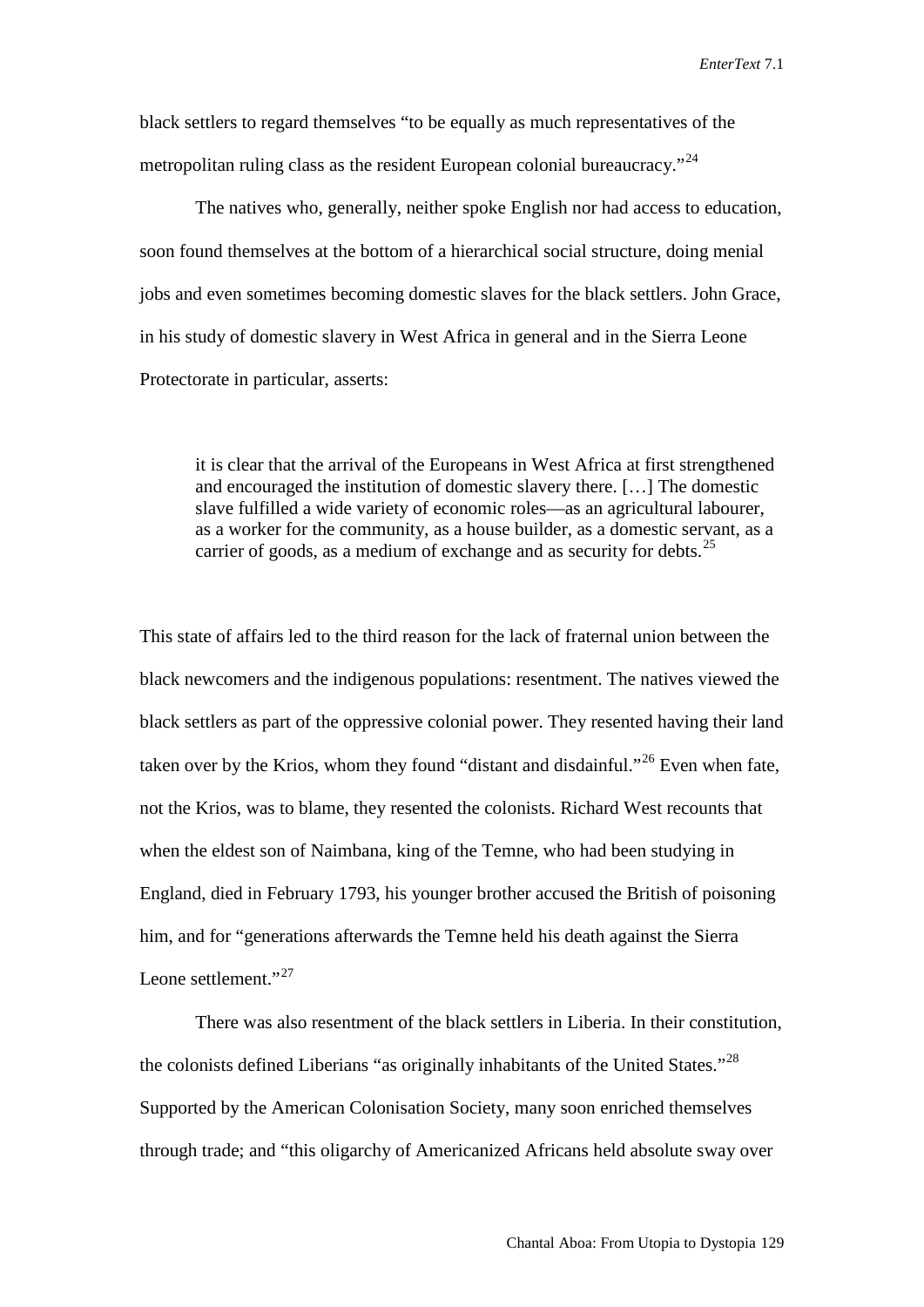the country and dominated its pre-existing indigenous peoples."<sup>[29](#page-18-27)</sup> The ensuing resentment of the natives was exacerbated by events such as the 1915 revolt by the Kru and the Gola, brutally crushed by soldiers and arms provided by the USA, and the forced labour and even slavery to which many of them were subjected.<sup>[30](#page-18-28)</sup>

#### **The Current Dystopia**

With so much simmering resentment, the outbreak of civil wars in Sierra Leone and Liberia was ineluctable. Nowadays, they are among the poorest countries in the world, their infrastructure is in ruins, and they rely almost completely on foreign aid for their reconstruction. Yet both states are potentially rich, for they are replete with natural resources: diamonds, iron ore, cocoa, coffee, timber, to name but a few.

It would be heartening to believe that the earnings generated from the commercialisation of these products will be used to rebuild these shattered countries, foster reconciliation, and accelerate the reintegration of former soldiers, who are often children, into society. Unfortunately, there is little room for optimism for two main reasons: the great control of the business sector by foreigners, and corruption.

In his analysis of the Sierra Leone economy in the early twentieth century, Eliphas. G. Mukonoweshuro highlights the reluctance of foreign firms, which controlled the imports and exports, to support the country's industrialisation.<sup>[31](#page-18-29)</sup> He also identifies the existence of a comprador bourgeoisie "whose interests are 'constitutively' linked to foreign imperialist capital, and which is thus completely bound politically and ideologically to foreign capital."<sup>[32](#page-18-30)</sup> Unfortunately, his words can still be used to describe the situation in Sierra Leone as well as Liberia a century later. Because of the monopoly of the economy by foreign investors, a large proportion of the earnings generated from the export of natural resources stays in neither of the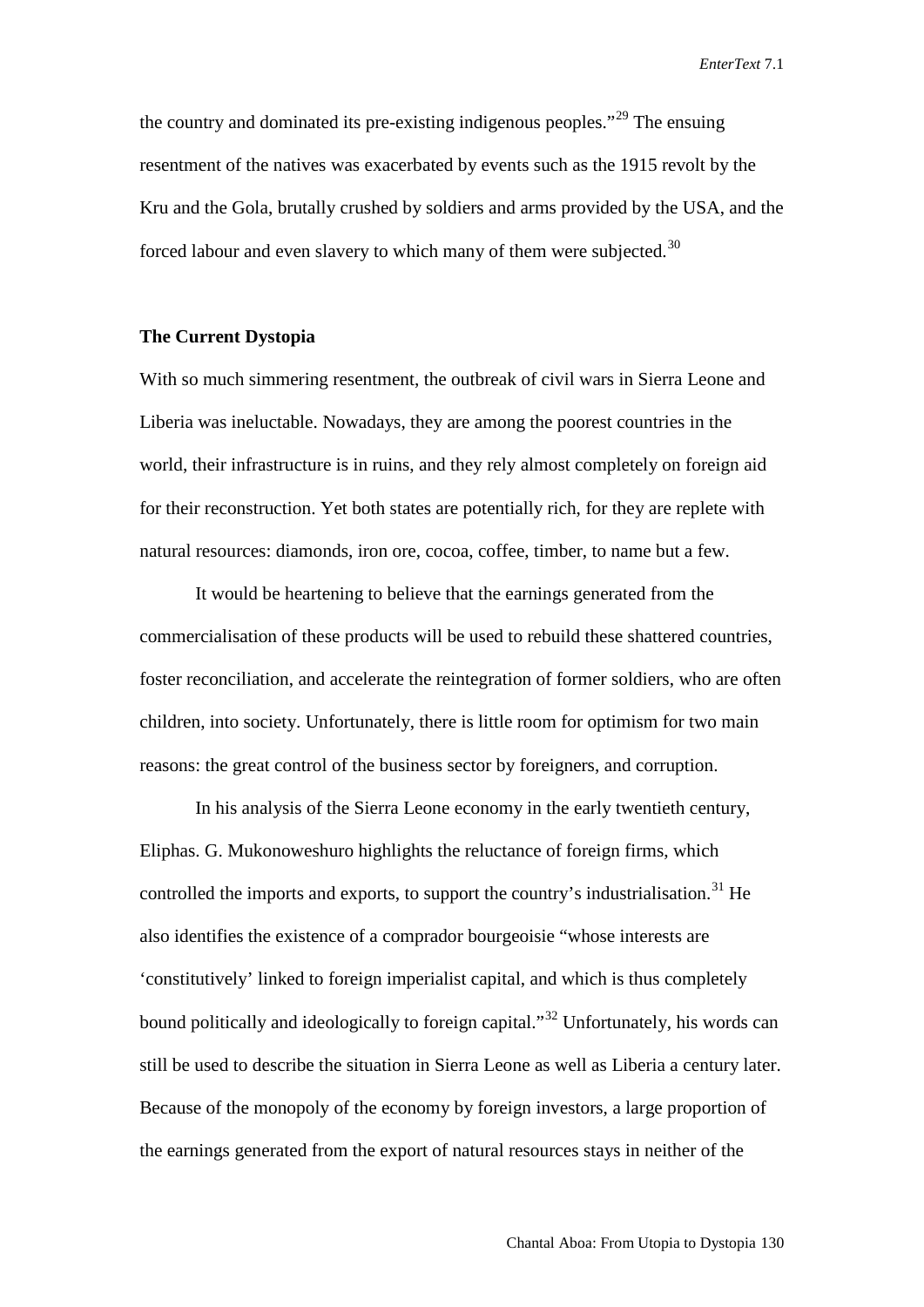above states. The main concern of foreign business people is not to industrialise or develop these countries to which they have no emotional attachment, or to create jobs—the unemployment rate is well over 60% in both Sierra Leone and Liberia—but to enrich themselves as much as possible.

While it might benefit the two countries, the presence of an important Asian community—mainly Lebanese and to a lesser extent, Indian—also has the potential of being a source of tensions. The members of this community are very entrepreneurial and contribute greatly to the post-war reconstruction effort. But, as David Keen notes in his study of the socio-economic situation in Sierra Leone, "some sources perceived an unwillingness—continuing to the present—among banks to lend to Sierra Leoneans rather than Lebanese."<sup>[33](#page-18-31)</sup> This, combined with the economic disparity between the wealthy Asian minority and the poor black majority, could lead to racial confrontations, as happened in Eastern Africa. Furthermore, the Lebanese, who had sometimes been "prepared to pay for the protection of political leaders,"<sup>[34](#page-18-32)</sup> have contributed to the spread of corruption, one of the major problems currently facing Sierra Leone and Liberia.

Corruption was, like division, a defining characteristic of both countries from the start. In the case of Sierra Leone, the British relied on influential local leaders, known as "paramount chiefs," to ensure the success of their indirect rule. In exchange for their loyalty, the colonisers closed their eyes to almost all the excesses of these native rulers, and made no effort to foster or encourage the development of a democratic culture.

The abolition of the slave trade and slavery is often used to justify Western colonisation of Africa, and cited as a proof that "Europe has given Africa the aspirations for freedom and human dignity."[35](#page-18-33) Yet, to secure the support of native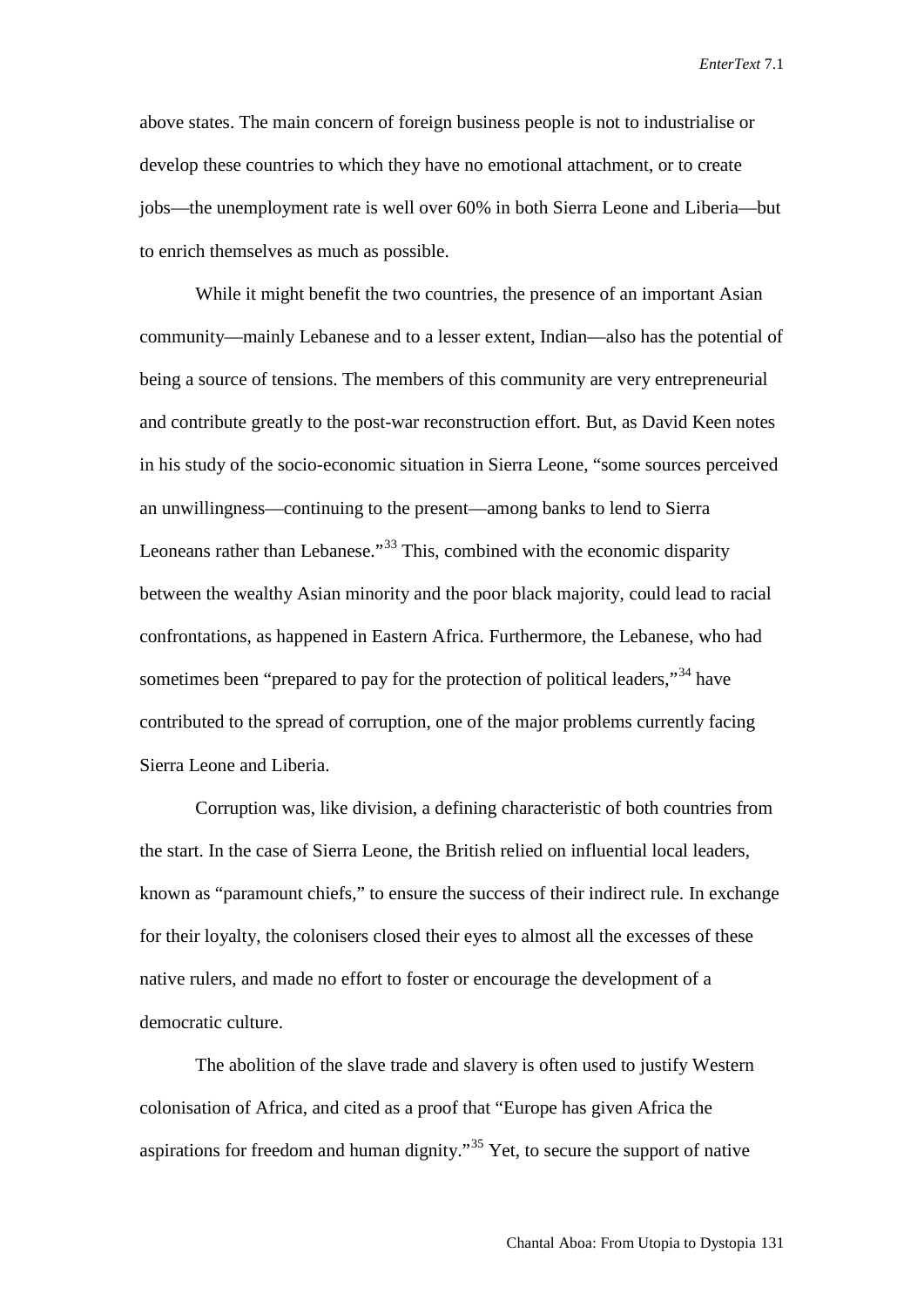rulers, the British let them practise both slave trading and slavery.<sup>[36](#page-18-34)</sup> Furthermore, these rulers abused their own people and indulged in corruption with total impunity. This situation did not change with independence. For postcolonial leaders were handpicked by the colonisers and willing to perpetuate the previous system controlled by a corrupt elite eager to rely on patronage.

"As Africa's only independent black republic," Liberia might have "encouraged and symbolised race pride for African Americans" and other blacks in the late nineteenth century.<sup>[37](#page-18-35)</sup> But it was irremediably permeated by corruption for two interrelated reasons. First, it revolved around a small Americo-Liberian elite reluctant to see democracy flourish, the members of which were eager to help each other achieve wealth and influence through mutual favours. Second, like the British, the Americo-Liberians often relied on corrupt, autocratic and self-serving native chiefs to control the main population. Liberia, like Sierra Leone, currently faces the daunting challenge of ridding itself of a deep-rooted culture of corruption and political unaccountability, largely responsible for the popular resentment and alienation that led to civil wars.

## **Conclusion**

For most freed slaves, Africa represented a paradise where they could live without the racism and discrimination to which they had been subjected in Europe and America. However, after their settlement in Sierra Leone and Liberia, they too discriminated against the natives. The reasons for this were manifold, including their racist misconceptions about Africa and Africans, and their lack of political autonomy. Decades of division, intra-racial prejudice and discrimination, and corrupt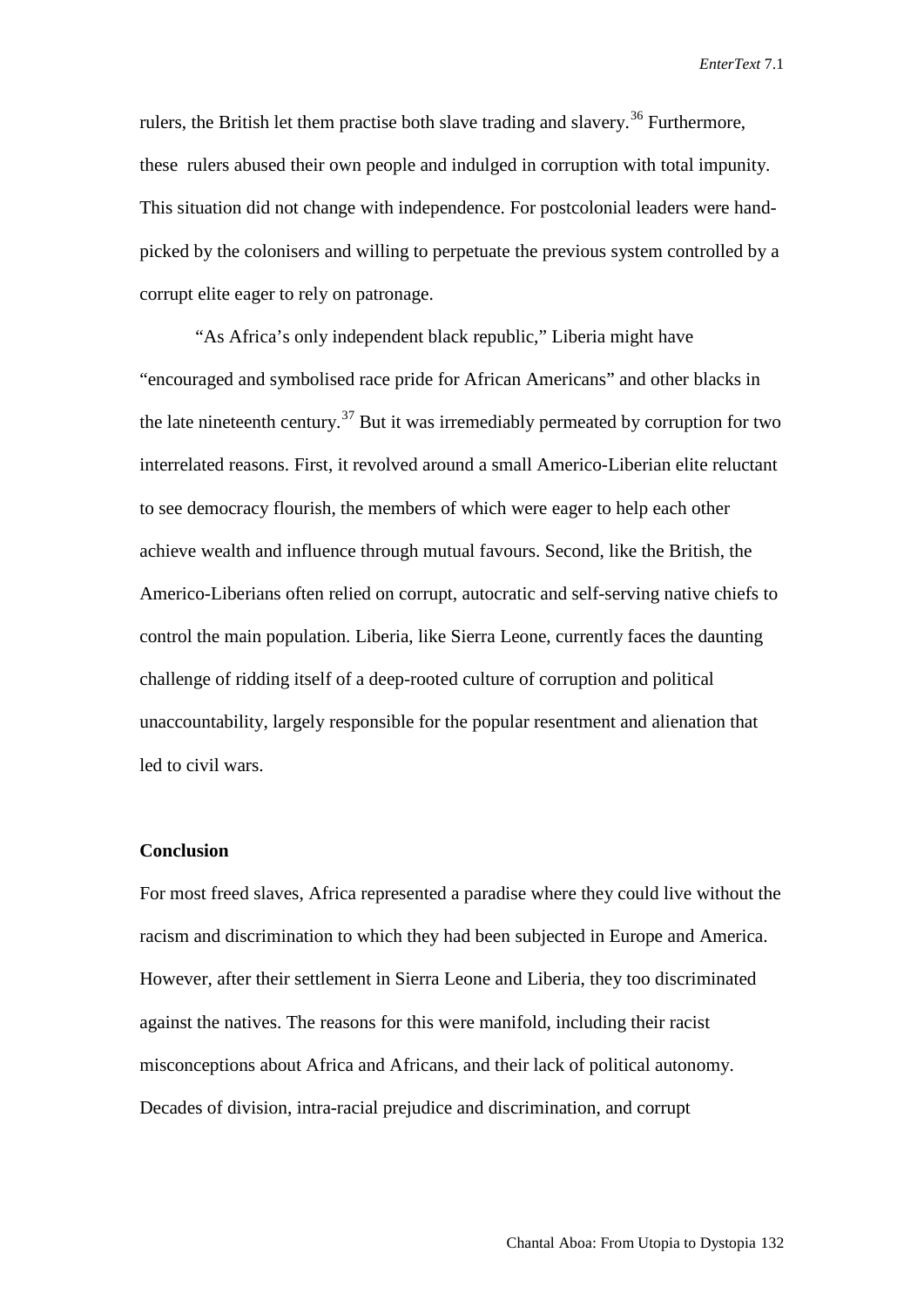undemocratic rule led to widespread resentment which, in turn, triggered the recent civil wars that have devastated Sierra Leone and Liberia.

Recently, as I listened to a speech by Professor Debey Sayndee, director of the Kofi Annan Institute for Conflict Transformation in Monrovia,<sup>[38](#page-18-36)</sup> I was filled with optimism. His appraisal of the past and current circumstances of Liberia and, by extension, Sierra Leone, was accurate, insightful and illuminating. I felt that there are, within these countries, the desire and human resources necessary to achieve what I view as the antidote to the mistakes and horrors of the past: the development of a common sense of nationhood.

Despite this, I cannot help wondering whether the Liberians and Sierra Leoneans can really fulfil the *sine qua non* prerequisite for the creation of this common sense of nationhood. Given the adverse role that the UK and the USA have played there in the past, the people of Sierra Leone and Liberia need to distance, though not divorce, themselves from these Western countries. Furthermore, I wonder, in view of the recent conflicts, whether most of the descendants of the freed slaves might turn their backs on Africa and look to the West. Kenneth C. Barnes who, after the civil war in Liberia, spent some time there with the descendants of the Arkansas emigrants, concludes: "many of the descendants of the Arkansas emigrants to Africa who have never seen the United States dream of America as a place of escape from the physical danger and economic privation of Liberia."<sup>[39](#page-18-37)</sup>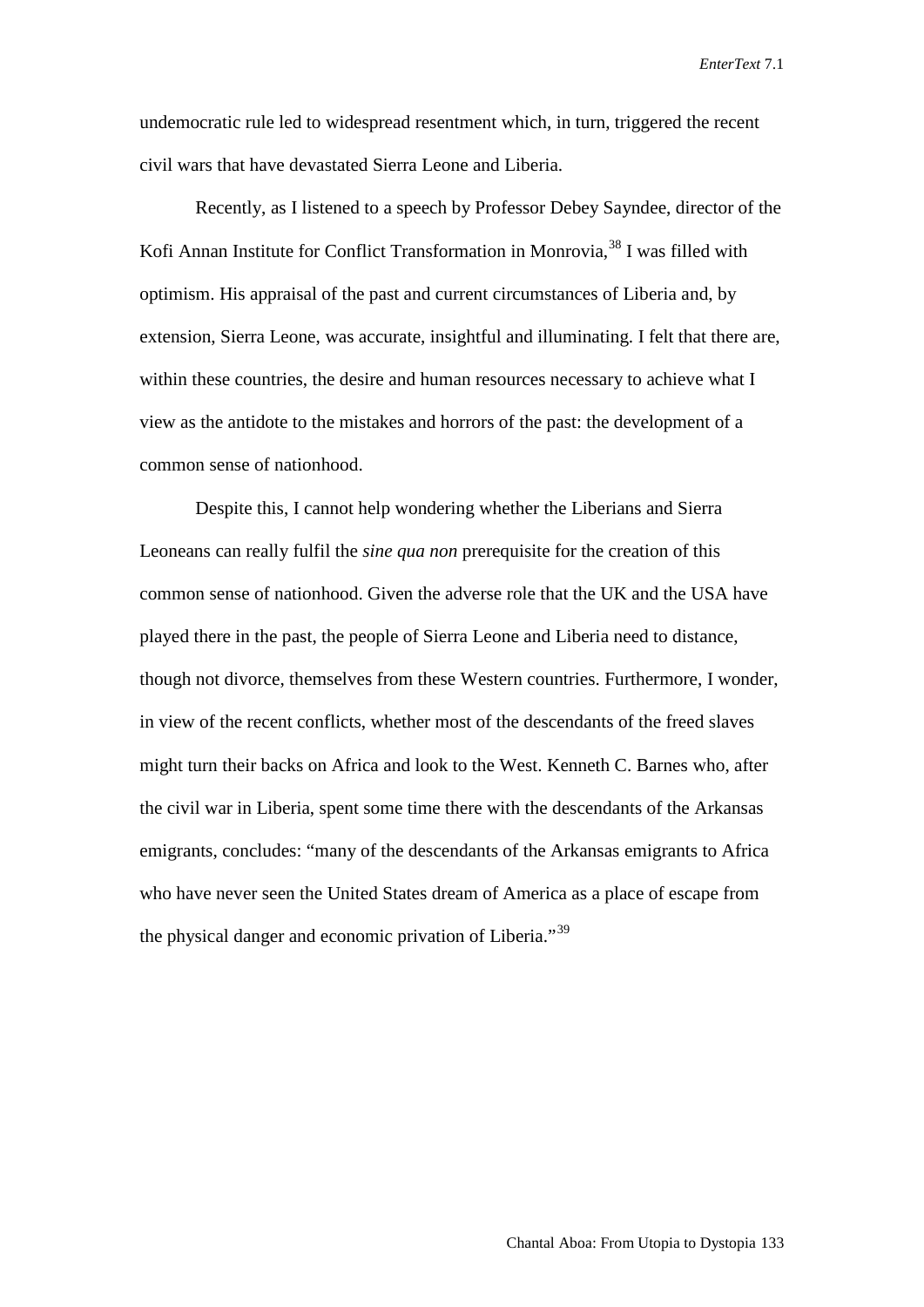#### **Notes**

<span id="page-17-0"></span><sup>1</sup> Robert Calderisi, *The Trouble with Africa: Why Foreign Aid Isn't Working* (New Haven: Yale University Press, 2006), 21.

<sup>2</sup> Ikechi Mgbeoji, *Collective Insecurity: The Liberian Crisis, Unilateralism, and Global Order* (Vancouver: University of British Columbia, 2003), 1.

<sup>3</sup> J. Peter Pham, *The Sierra Leonean Tragedy: History and Global Dimensions* (New York: Nova Science Publishers, 2006), 1.

<sup>4</sup> There is a fascinating insight into this aspect of Sierra Leone's history in J. Peter Pham, ibid., 3-4. Pham quotes the Sierra Leonean historians Earl Conteh-Morgan and Mac Dixon-Fyle, who discuss the extension of the scale of the slave trade by capitalists of Anglo-African descent in their *Sierra Leone at the End of the Twentieth Century: History, Politics, and Society*, and write:

The progeny of the British slaving factors and local women, at times educated in England, extended the trading activities of their white fathers, amassed great wealth, and often became rulers themselves. They presented Sierra Leone with their first set of mulatto big men.

<sup>5</sup> Richard West, *Back to Africa: A History of Sierra Leone and Liberia* (London: Jonathan Cape, 1970), 15.

 $6$  Ibid., 26.

 $<sup>7</sup>$  Pham, 12.</sup>

<sup>8</sup> David Keen, *Conflict and Collusion in Sierra Leone* (Oxford: James Currey, 2005), 10.

<sup>9</sup> Ibid., 14.

 $10$  Speech of Henry Clay, one of the founders of the ACS, as quoted by Richard West, 99.

 $11$  Although I found no evidence to substantiate the claim, I was fascinated to hear recently from the Hon. Benetta Tarr, Planning and Administration Deputy Minister in the current Liberian government, that J. J. Roberts' unknown white father was the US president Abraham Lincoln.

 $12$  Ibid., 30.

<sup>13</sup> Kenneth C. Barnes, *Journey of Hope: The Back-to-Africa Movement in Arkansas in the Late 1800s* (Chapel Hill: University of North Carolina Press, 2004), 123.

<sup>14</sup> West, 99.

<sup>15</sup> A point discussed at length in "The Myth of African Statehood," the first chapter of Ikechi Mgbeoji's book, 1-47.

<sup>16</sup> Charles C. Boone, *Liberia as I Know It* (Richmond: Negro Universities, 1970), 51.

<sup>17</sup> Pham, 13.

 $18$  West, 31.

<sup>19</sup> Paul E. Lovejoy, introduction, *Slaves and Slave Holders on the Gold Coast: Towards an Understanding of Social Bondage in West Africa*, trans. Christina Handford (Basel: P. Schlettwein, 2000), xii.

<sup>20</sup> Peter Haenger, foreword, in Lovejoy, xiii.